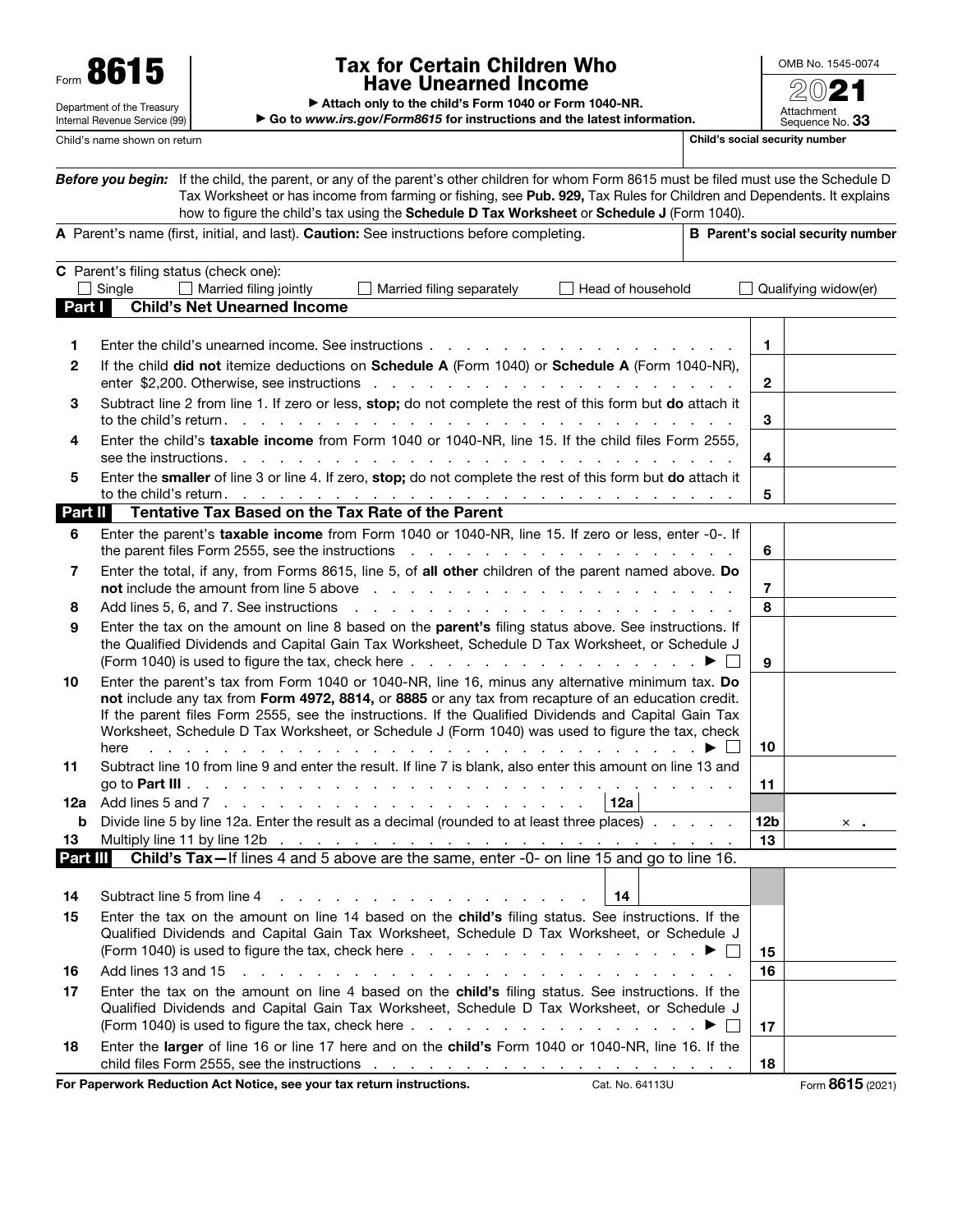# 2021 **Instructions for Form 8615**

#### Tax for Certain Children Who Have Unearned Income

Section references are to the Internal Revenue Code unless otherwise noted.

## **Future Developments**

For the latest information about developments related to Form 8615 and its instructions, such as legislation enacted after they were published, go to *[IRS.gov/Form8615](https://www.irs.gov/form8615)*.

#### **Reminders**

**Election to modify the tax on your unearned income.** Recent legislation allows for taxpayers to elect to modify their tax on dependent children with unearned income for tax years 2018 and 2019. The election allows taxpayers to recalculate the tax on dependent children with unearned income for these years to be based on the parent's individual tax rate instead of the previous tax rates (condensed trust and estates tax rates).

For tax years 2018 and 2019, if you choose to modify the tax on your unearned income using the tentative tax based on the tax rate of your parent, you will need to use the 2018 or 2019 Instructions for Form 8615 and file an amended return, Form 1040-X, Amended U.S. Individual Income Tax Return. See *[IRS.gov/Form1040X](https://www.irs.gov/forms-pubs/about-form-1040x)* for more information about amending a tax return. If you make this election, include a statement or an attachment with your amended return specifying "election to modify tax on unearned income."

**Change in tax rates.** Legislation modified the tax rates and brackets used to figure the tax on 2020 unearned income for certain children. For tax year 2020, dependent children with unearned income above a certain amount are taxed at the parents' individual tax rate. Taxpayers may also elect to retroactively use the tax rates based on the parents' individual tax rate for dependent children with unearned income in tax years 2018 and 2019.

## **General Instructions**

## **Purpose of Form**

For children under age 18 and certain older children described below in *Who Must File*, unearned income over \$2,200 is taxed at the parent's rate if the parent's rate is higher than the child's. If the child's unearned income is more than \$2,200, use Form 8615 to figure the child's tax.

## **Unearned Income**

For Form 8615, "unearned income" includes all taxable income other than earned income. Unearned income includes taxable interest, ordinary dividends, capital gains (including capital gain distributions), rents, royalties, etc. It also includes taxable social security benefits, pension and annuity income, taxable scholarship and fellowship grants not reported on Form W-2, unemployment compensation, alimony, and income (other than earned income) received as the beneficiary of a trust.

## **Who Must File**

Form 8615 must be filed for any child who meets all of the following conditions.

- 1. The child had more than \$2,200 of unearned income.
- 2. The child is required to file a tax return.
- 3. The child either:
- a. Was under age 18 at the end of 2021,

b. Was age 18 at the end of 2021 and didn't have earned income that was more than half of the child's support, or

c. Was a full-time student at least age 19 and under age 24 at the end of 2021 and didn't have earned income that was more than half of the child's support.

(**Earned income** is defined later. **Support** is defined below.)

4. At least one of the child's parents was alive at the end of 2021.

5. The child doesn't file a joint return for 2021.

For these rules, the term "child" includes a legally adopted child and a stepchild. These rules apply whether or not the child is a dependent. These rules don't apply if neither of the child's parents were living at the end of the year.

**Support.** Your support includes all amounts spent to provide the child with food, lodging, clothing, education, medical and dental care, recreation, transportation, and similar necessities. To figure your child's support, count support provided by you, your child, and others. However, a scholarship received by your child isn't considered support if your child is a full-time student. For details, see Pub. 501, Dependents, Standard Deduction, and Filing Information.

**Certain January 1 birthdays.** Use the following chart to determine whether certain children with January 1 birthdays meet condition 3 under *Who Must File*.

| IF you were born on | THEN, at the end of 2021,<br>you are considered to be |  |
|---------------------|-------------------------------------------------------|--|
| January 1, 2004     | $18*$                                                 |  |
| January 1, 2003     | $19**$                                                |  |
| January 1, 1998     |                                                       |  |

\*This child isn't **under** age 18. The child meets condition 3 only if the child didn't have earned income that was more than half of the child's support.

\*\*This child meets condition 3 only if the child was a full-time student who didn't have earned income that was more than half of the child's support.

\*\*\*Don't use Form 8615 for this child.



*The parent may be able to elect to report the child's interest, ordinary dividends, and capital gain distributions on the parent's return. If the parent makes this election, the child won't have to file a return or Form 8615. However, the federal income tax on the child's income, including qualified dividends and capital gain distributions, may be higher if this election is made. For more details, see Form 8814, Parents' Election To Report Child's Interest and Dividends.* **TIP**

## **Additional Information**

For more details, see Pub. 929, Tax Rules for Children and Dependents.

## **Incomplete Information for Filing**

If the parents' taxable income, filing status, or net unearned income of the parents' other children isn't known by the original due date of

#### Department of the Treasury **Internal Revenue Service**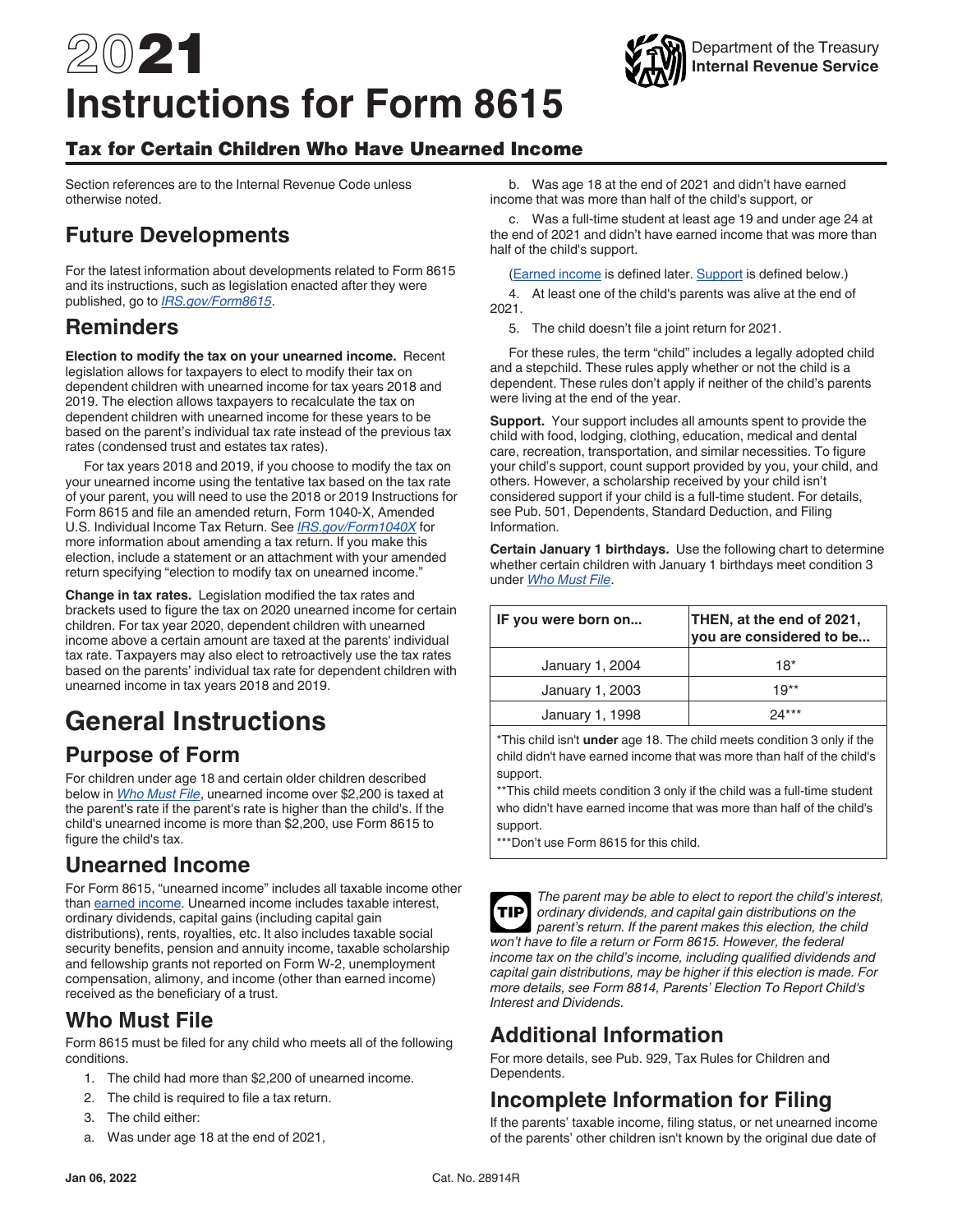the child's return, the child should request an extension of time to file using Form 4868, Application for Automatic Extension of Time To File U.S. Individual Income Tax Return.



*Please note that an extension of time to file isn't an extension of time to pay.*

## **Amended Return**

If the parents' income changes after the child's return is filed, the child's tax must be refigured using the adjusted amounts. The child's tax must also be refigured if there are changes to the net unearned income of other children for whom the parent is required to file a Form 8615. If the child's tax changes, file Form 1040-X.

## **Alternative Minimum Tax**

A child whose tax is figured on Form 8615 may owe the alternative minimum tax. For details, see Form 6251, Alternative Minimum Tax—Individuals, and its instructions.

## **Net Investment Income Tax**

A child whose tax is figured on Form 8615 may be subject to the Net Investment Income Tax (NIIT). NIIT is a 3.8% tax on the lesser of net investment income or the excess of the child's modified adjusted gross income (MAGI) over the threshold amount. Use Form 8960, Net Investment Income Tax, to figure this tax. For more information on NIIT, go to *[IRS.gov/NIIT](https://www.irs.gov/niit)*.

## **Specific Instructions Lines A and B**

If the child's parents were married to each other and filed a joint return, enter the name and social security number (SSN) of the parent who is listed first on the joint return.

If the parents were married but filed separate returns, enter the name and SSN of the parent who had the higher taxable income. If you don't know which parent had the higher taxable income, see Pub. 929.

If the parents were unmarried, treated as unmarried for federal income tax purposes, or separated by either a divorce or separate maintenance decree, enter the name and SSN of the parent with whom the child resided for the greater part of the calendar year. See the definition of custodial parent in Pub. 501.

**Exceptions.** If the custodial parent remarried and filed a joint return with his or her new spouse, enter the name and SSN of the person listed first on the joint return, even if that person isn't the child's parent. If the custodial parent and his or her new spouse filed separate returns, enter the name and SSN of the person with the higher taxable income, even if that person isn't the child's parent.

If the parents were unmarried but lived together during the year with the child, enter the name and SSN of the parent who had the higher taxable income.

## **Line 1**

If the child had no earned income (defined below), enter the child's adjusted gross income from Form 1040 or 1040-NR, line 11.

If the child had earned income, use the Child's Unearned Income Worksheet, later, to figure the amount to enter on line 1. But use Pub. 929 instead of the worksheet to figure the amount to enter on line 1 if the child:

- Files Form 2555 (relating to foreign earned income),
- Has a net loss from self-employment, or
- Claims a net operating loss deduction.

**Earned income.** Earned income includes wages, tips, and other payments received for personal services performed.

If the child is a sole proprietor or a partner in a trade or business in which both personal services and capital are material income-producing factors, earned income also includes a

reasonable allowance for compensation for personal services, but not more than 30% of the child's share of the net profits from that trade or business (after subtracting the deduction for one-half of self-employment tax). However, the 30% limit doesn't apply if there are no net profits from the trade or business.

If capital isn't an income-producing factor and the child's personal services produced the business income, all of the child's gross income from the trade or business is considered earned income. In that case, earned income is generally the total of the amounts reported on Form 1040, line 1; Schedule 1 (Form 1040), lines 3 and 6; or Form 1040-NR, line 1a.

Earned income also includes any taxable distribution from a qualified disability trust. A qualified disability trust is any nongrantor trust:

1. Described in 42 U.S.C. 1396p(c)(2)(B)(iv) and established solely for the benefit of an individual under 65 years of age who is disabled, and

2. All the beneficiaries of which are determined by the Commissioner of Social Security to have been disabled for some part of the tax year within the meaning of 42 U.S.C. 1382c(a)(3).

A trust won't fail to meet (2) above just because the trust's corpus may revert to a person who isn't disabled after the trust ceases to have any disabled beneficiaries.

#### **Child's Unearned Income Worksheet—Line 1**



*Keep for Your Records*

- **1.** Enter the amount from the child's Form 1040 or 1040-NR, line 9, whichever applies . . . . . . . . . . . . . . . . . .
- **2.** Enter the child's **earned income** (defined earlier) plus the amount of any penalty on early withdrawal of savings from the child's Schedule 1 (Form 1040), line 18, whichever applies ...............................
- **3.** Subtract line 2 from line 1. Enter the result here and on Form 8615, line 1 .........................

## **Line 2**

If the child itemized deductions, enter the larger of:

• \$2,200; or

• \$1,100 plus the portion of the amount on Schedule A (Form 1040), line 17 (or Schedule A (Form 1040-NR), line 8), that is directly connected with the production of the unearned income on Form 8615, line 1.

## **Line 4**

If the child files Form 2555 (relating to foreign earned income), enter the amount from line 3 of the child's Foreign Earned Income Tax Worksheet (in the Instructions for Forms 1040 and 1040-SR), instead of the child's taxable income.

#### **Line 6**

If the parent filed a joint return, enter the taxable income shown on that return even if the parent's spouse isn't the child's parent.

If the Foreign Earned Income Tax Worksheet (in the Instructions for Forms 1040 and 1040-SR) was used to figure the parent's tax, enter the amount from line 3 of that worksheet, instead of the parent's taxable income.

## **Line 8**

Enter on this line the total of lines 5, 6, and 7. You must determine the amount of net capital gain and qualified dividends included on this line before completing line 9.

*Net capital gain.* Net capital gain is the smaller of the gain, if any, on Schedule D (Form 1040), line 15, or the gain, if any, on Schedule D, line 16. If Schedule D isn't required, it is the amount on Form 1040 or 1040-NR, line 7.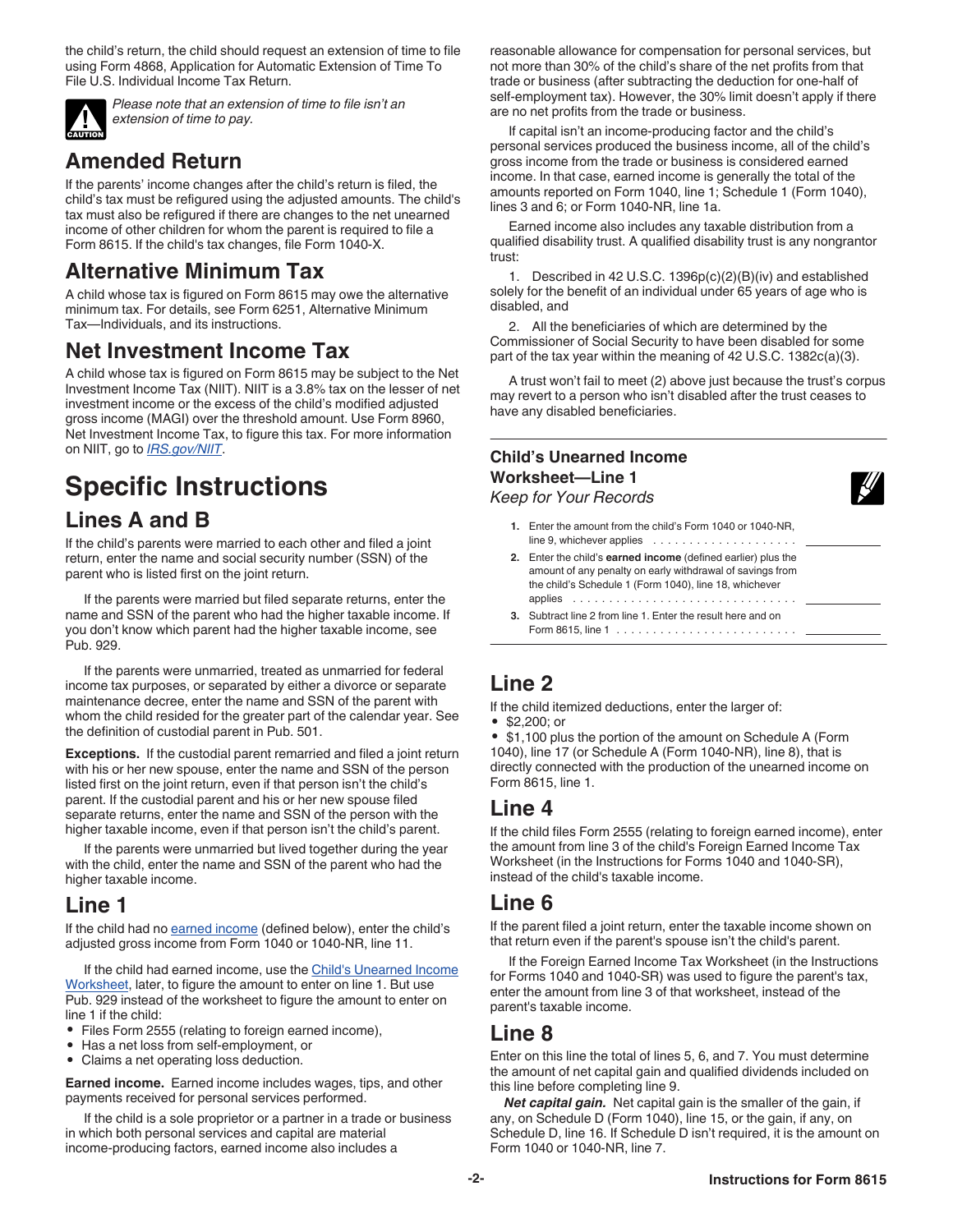*Qualified dividends.* Qualified dividends are those dividends reported on line 3a of Form 1040 or 1040-NR.

**Net capital gain and qualified dividends on line 8.** If neither the child, nor the parent, nor any other child has net capital gain, the net capital gain on line 8 is zero. (The term "other child" means any other child whose Form 8615 uses the tax return information of the parent identified on lines A and B of Form 8615.)

If neither the child, nor the parent, nor any other child has qualified dividends, the amount of qualified dividends on line 8 is zero.

If the child, parent, or any other child has net capital gain, figure the amount of net capital gain included on line 8 by adding together the net capital gain amounts included on lines 5, 6, and 7.

If the child, parent, or any other child has qualified dividends, figure the amount of qualified dividends included on line 8 by adding together the qualified dividend amounts included on lines 5, 6, and 7. Use the following discussions to find these amounts.

*Net capital gain or qualified dividends on line 5.* If the child has a net capital gain or qualified dividends, use the appropriate

Line 5 Worksheet in these instructions to find the amount included on line 5. These worksheets are needed to adjust the child's net capital gain and qualified dividends by the appropriate allocated amount of the child's deductions.

*Net capital gain or qualified dividends on line 6.* If the parent has a net capital gain, its full amount is the net capital gain included on line 6. If the parent has qualified dividends, the full amount is the amount of qualified dividends included on line 6.

*Net capital gain or qualified dividends on line 7.* The net capital gain included on line 7 is the total of the amounts of net capital gain included on line 5 of the other children's Forms 8615. The qualified dividends included on line 7 are the total of the amounts of qualified dividends included on line 5 of the other children's Forms 8615. Find these amounts for each other child as explained under *Net capital gain or qualified dividends on line 5*, discussed earlier. (Don't attach the other children's Forms 8615 to this child's return.)

## **2021 Line 5 Worksheet #1** *Keep for Your Records*



Use this worksheet only if line 2 of the child's Form 8615 is \$2,200 and lines 3 and 5 are the same amount.

| 1. |                                                                                                                                                                                                         |    |
|----|---------------------------------------------------------------------------------------------------------------------------------------------------------------------------------------------------------|----|
| 2. |                                                                                                                                                                                                         | 2. |
| 3. | Enter the amount from the child's Form 8615, line 1                                                                                                                                                     | 3. |
| 4. | Divide line 1 by line 3. Enter the result as a decimal (rounded to at least three places).                                                                                                              | 4. |
| 5. | Divide line 2 by line 3. Enter the result as a decimal (rounded to at least three places).                                                                                                              | 5. |
| 6. |                                                                                                                                                                                                         | 6. |
| 7. |                                                                                                                                                                                                         | 7. |
| 8. | Qualified dividends on Form 8615, line 5. Subtract line 6 of this worksheet from line 1<br>(but don't enter less than zero or more than the amount on Form 8615, line 5) $\dots$                        | 8. |
| 9. | Net capital gain on Form 8615, line 5. Subtract line 7 of this worksheet from line 2 (but<br>don't enter less than zero or more than the excess of Form 8615, line 5, over line 8 of<br>this worksheet) | 9. |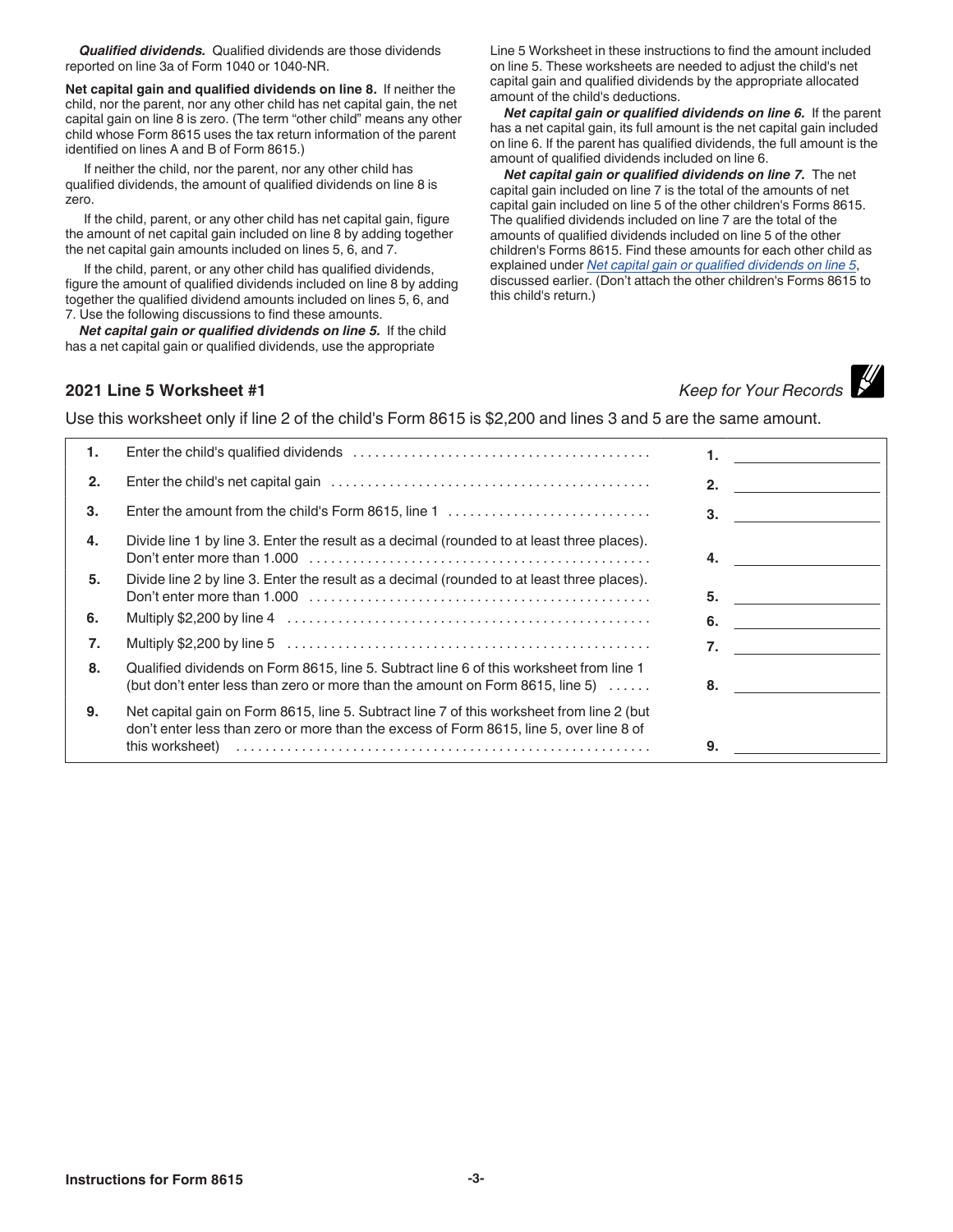# **2021 Line 5 Worksheet #2** *Keep for Your Records*

Use this worksheet only if line 2 of the child's Form 8615 is more than \$2,200 and lines 3 and 5 of the child's Form 8615 are the same amount.

| 1.               |                                                                                                                                                                           | 1.<br><u> 1990 - Jan Alexandria (h. 1980).</u>                                                                             |
|------------------|---------------------------------------------------------------------------------------------------------------------------------------------------------------------------|----------------------------------------------------------------------------------------------------------------------------|
| 2.               |                                                                                                                                                                           | 2.                                                                                                                         |
| 3.               |                                                                                                                                                                           | 3.                                                                                                                         |
| 4.               | Divide line 1 by line 3. Enter the result as a decimal (rounded to at least three                                                                                         | 4.<br><u> 1989 - Andrea State Barbara, amerikan per</u>                                                                    |
| 5.               | Enter the child's itemized deductions directly connected with the production of the<br>child's qualified dividends or net capital gain                                    | 5.<br><u> 1980 - Andrea Andrew Maria III, populație de la provincia de la provincia de la provincia de la provincia de</u> |
| 6.               |                                                                                                                                                                           | 6.<br><u> 1989 - Andrea State Barbara, poet</u>                                                                            |
| $\overline{7}$ . |                                                                                                                                                                           | 7. $\qquad \qquad$                                                                                                         |
| 8.               |                                                                                                                                                                           |                                                                                                                            |
| 9.               |                                                                                                                                                                           | $9.$ $\qquad \qquad \qquad$                                                                                                |
| 10.              | Enter the amount from the child's Form 8615, line 1                                                                                                                       | 10. $\qquad \qquad$                                                                                                        |
| 11.              | Divide line 1 by line 10. Enter the result as a decimal (rounded to at least three                                                                                        | <b>11.</b> $\qquad \qquad$ $\qquad \qquad$ $\qquad \qquad$                                                                 |
| 12.              | Divide line 2 by line 10. Enter the result as a decimal (rounded to at least three<br>places). Don't enter more than 1.000 minus the amount on line 11                    | 12.                                                                                                                        |
| 13.              |                                                                                                                                                                           | 13. $\qquad \qquad$                                                                                                        |
| 14.              |                                                                                                                                                                           | 14.                                                                                                                        |
| 15.              | Qualified dividends on Form 8615, line 5. Subtract line 13 from line 9 (but don't<br>enter less than zero or more than the amount on Form 8615, line 5)                   | 15.                                                                                                                        |
| 16.              | Net capital gain on Form 8615, line 5. Subtract line 14 from line 8 (but don't enter<br>less than zero or more than the excess of Form 8615, line 5, over line 15 of this | 16.                                                                                                                        |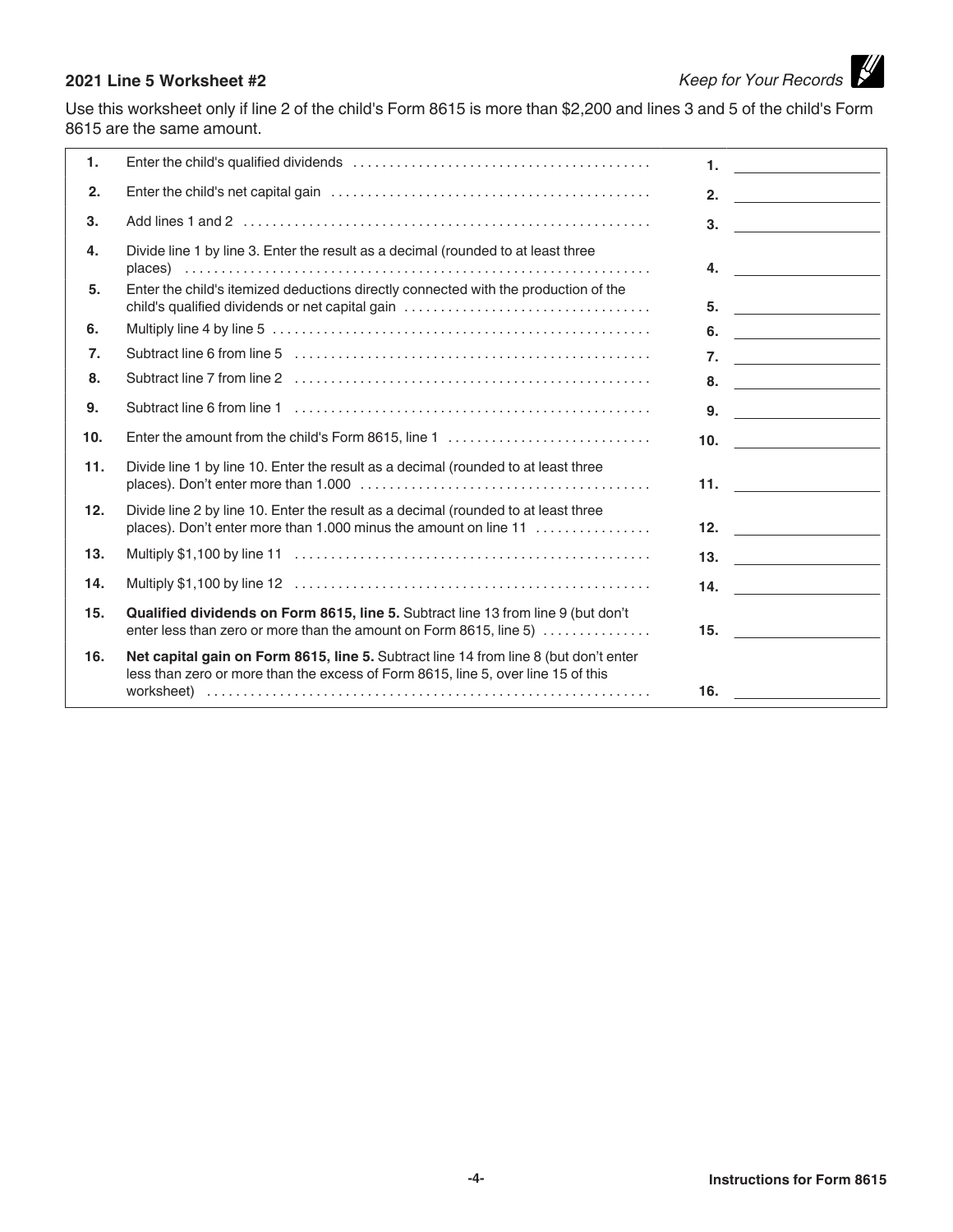#### **2021 Line 5 Worksheet #3** *Keep for Your Records*

Use this worksheet only if the child's Form 8615, line 5, is less than line 3.

| $\mathbf{1}$ . |                                                                                                                                                                                                                           | 1.<br><u> 1980 - Andrea Brand, amerikansk politik (</u>                                                                                                                                                                                                                                                                                                                                                                                                                |  |
|----------------|---------------------------------------------------------------------------------------------------------------------------------------------------------------------------------------------------------------------------|------------------------------------------------------------------------------------------------------------------------------------------------------------------------------------------------------------------------------------------------------------------------------------------------------------------------------------------------------------------------------------------------------------------------------------------------------------------------|--|
| 2.             |                                                                                                                                                                                                                           | 2. $\qquad \qquad$                                                                                                                                                                                                                                                                                                                                                                                                                                                     |  |
| 3.             |                                                                                                                                                                                                                           | 3. $\qquad \qquad$                                                                                                                                                                                                                                                                                                                                                                                                                                                     |  |
| 4.             | Divide line 1 by line 3. Enter the result as a decimal (rounded to at least three                                                                                                                                         | 4. $\qquad \qquad$                                                                                                                                                                                                                                                                                                                                                                                                                                                     |  |
| 5.             | If the child itemized deductions, enter the child's itemized deductions directly<br>connected with the production of the income on line 3                                                                                 | $5.$ $\overline{\phantom{a}}$ $\overline{\phantom{a}}$ $\overline{\phantom{a}}$ $\overline{\phantom{a}}$ $\overline{\phantom{a}}$ $\overline{\phantom{a}}$ $\overline{\phantom{a}}$ $\overline{\phantom{a}}$ $\overline{\phantom{a}}$ $\overline{\phantom{a}}$ $\overline{\phantom{a}}$ $\overline{\phantom{a}}$ $\overline{\phantom{a}}$ $\overline{\phantom{a}}$ $\overline{\phantom{a}}$ $\overline{\phantom{a}}$ $\overline{\phantom{a}}$ $\overline{\phantom{a}}$ |  |
| 6.             |                                                                                                                                                                                                                           | 6. $\qquad \qquad$                                                                                                                                                                                                                                                                                                                                                                                                                                                     |  |
| 7.             |                                                                                                                                                                                                                           | 7. $\qquad \qquad$                                                                                                                                                                                                                                                                                                                                                                                                                                                     |  |
| 8.             |                                                                                                                                                                                                                           |                                                                                                                                                                                                                                                                                                                                                                                                                                                                        |  |
| 9.             |                                                                                                                                                                                                                           | $9. \t\t\underline{\hspace{1.5cm}}$                                                                                                                                                                                                                                                                                                                                                                                                                                    |  |
| 10.            |                                                                                                                                                                                                                           | 10. $\qquad \qquad$                                                                                                                                                                                                                                                                                                                                                                                                                                                    |  |
| 11.            | If the child itemized deductions, enter the child's itemized deductions not directly<br>connected with the production of the income shown on line 3 of this worksheet.<br>Otherwise, enter the child's standard deduction |                                                                                                                                                                                                                                                                                                                                                                                                                                                                        |  |
| 12.            |                                                                                                                                                                                                                           | 12. $\qquad \qquad$                                                                                                                                                                                                                                                                                                                                                                                                                                                    |  |
| 13.            | Enter the child's adjusted gross income (Form 1040 or 1040-NR, line 11)                                                                                                                                                   | 13. $\qquad \qquad$                                                                                                                                                                                                                                                                                                                                                                                                                                                    |  |
| 14.            | Divide line 3 by line 13. Enter the result as a decimal (rounded to at least three                                                                                                                                        | 14. $\qquad \qquad$                                                                                                                                                                                                                                                                                                                                                                                                                                                    |  |
| 15.            |                                                                                                                                                                                                                           | 15. $\qquad \qquad$                                                                                                                                                                                                                                                                                                                                                                                                                                                    |  |
| 16.            |                                                                                                                                                                                                                           | 16. $\qquad \qquad$                                                                                                                                                                                                                                                                                                                                                                                                                                                    |  |
| 17.            |                                                                                                                                                                                                                           | 17. $\qquad \qquad$                                                                                                                                                                                                                                                                                                                                                                                                                                                    |  |
| 18.            | Qualified dividends on Form 8615, line 5. Subtract line 16 of this worksheet from<br>line 9. Enter the result here (but don't enter less than zero or more than the amount on                                             |                                                                                                                                                                                                                                                                                                                                                                                                                                                                        |  |
| 19.            | Net capital gain on Form 8615, line 5. Subtract line 17 of this worksheet from line 8<br>(but don't enter less than zero or more than the excess of Form 8615, line 5, over                                               | 19.                                                                                                                                                                                                                                                                                                                                                                                                                                                                    |  |

#### **Line 9**

Figure the tax using the Tax Table, Tax Computation Worksheet, Qualified Dividends and Capital Gain Tax Worksheet, Schedule D Tax Worksheet, or Schedule J (Form 1040), whichever applies.

If line 8 includes any net capital gain or qualified dividends, use the Qualified Dividends and Capital Gain Tax Worksheet in the Form 1040 or 1040-NR instructions to figure the tax, unless you have to use the Schedule D Tax Worksheet or Schedule J (see below).

**Schedule D Tax Worksheet.** If the child, parent, or any other child has to file Schedule D and line 18 or 19 of any Schedule D is more than zero, use the Schedule D Tax Worksheet in the Instructions for Schedule D (Form 1040) to figure the tax. See Pub. 929 for details on how to figure the line 9 tax using the Schedule D Tax Worksheet.

**Schedule J (Form 1040).** If any farming or fishing income is included on line 8, the tax may be less if you use Schedule J. If Schedule J was used to figure the tax on the parent's return, see Pub. 929 for details on how to figure the tax.

**Child files Form 2555.** If line 8 includes any net capital gain or qualified dividends and the child or any other child filing Form 8615 also files Form 2555, see Pub. 929 for instructions on how to figure the line 9 tax.

**Using the Qualified Dividends and Capital Gain Tax Worksheet for line 9 tax.** If you use the Qualified Dividends and Capital Gain Tax Worksheet to figure the line 9 tax, complete that worksheet as follows.

1. On line 1, enter the amount from Form 8615, line 8.

2. On line 2, enter the amount of qualified dividends included on Form 8615, line 8. (See the instructions for line 8.)

3. On line 3, enter the amount of the net capital gain included on Form 8615, line 8. (See the instructions for line 8.)

4. Complete line 4 following the worksheet instructions.

5. If the Foreign Earned Income Tax Worksheet was used to figure the parent's tax, go to step 7 below. Otherwise, skip steps 7, 8, and 9 of these instructions below, and go to step 10.